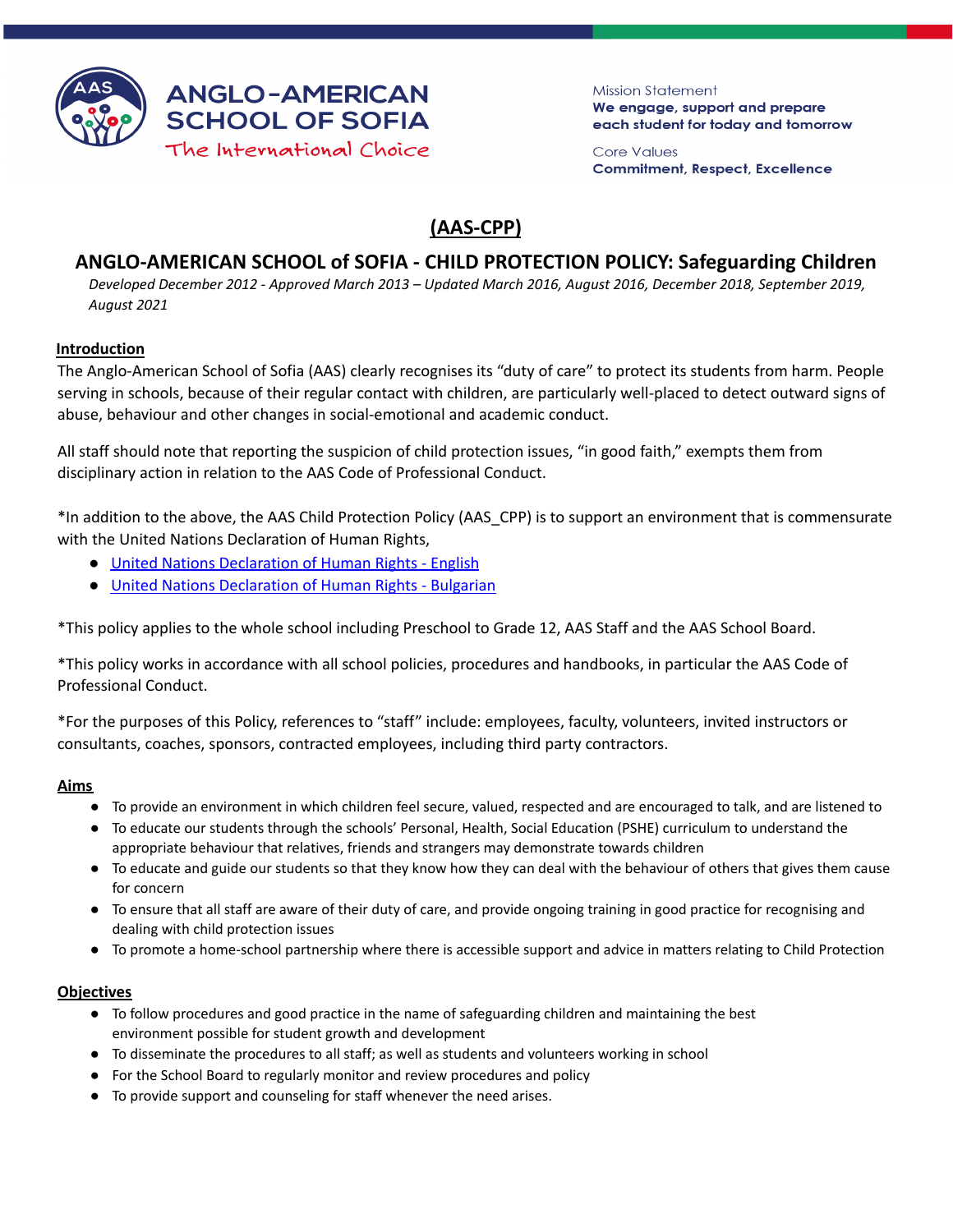## **School Commitment**

AAS expects all staff to share its commitment to protecting, safeguarding and promoting the welfare of children and young people. As such, all staff are required to sign the 'AAS Code of Professional Conduct' which declares that: they possess the qualifications they claim; they are not disqualified from working with children; they have no convictions, cautions or bind-overs, or are subject to any sanctions imposed by any regulatory bodies. The school requires all staff to produce evidence of qualifications and references are sought from previous employers. Finally, police checks are carried out on all employees. The police checks may be from country of origin and / or from the country of their most recent posting.

The Council of International Schools and the Association of International School Heads will be informed in cases where a member of staff's employment is terminated because he or she is considered unsuitable to work with children. The school will seek further guidance in the event of the above as to how to properly inform the home **country of the staff member in question.**

We recognize that for children, confidence, supportive friends and clear lines of communication with a trusted adult all help to protect. AAS will therefore establish and maintain an ethos where children feel secure and are encouraged to talk and are listened to, with staff making time to support children whenever the need arises. We will ensure that children know that there are adults in school who they can approach if they are worried or in difficulty. This will be achieved through the PSHE curriculum and the work of the school leadership team. The PSHE curriculum features regular opportunities to equip children with the skills they need to stay safe from abuse. AAS will make every effort to establish effective working relationships with parents and colleagues from other agencies.

## **Framework**

Schools do not operate in isolation. Child Protection is the responsibility of all adults and especially those working with children. The development of appropriate procedures and the monitoring of good practice are the responsibilities of the School Board and local Social Services, as well as diplomatic support in extreme cases if needed.

The designated members of staff for Child Protection at AAS are the Elementary School (ES) Principal and Counselor, Middle School/ High School (MS/HS) Principal and Counselors, and Director.

## **Roles and Responsibilities**

All adults working with or on behalf of children have a responsibility to protect children. To ensure clarity and prudence there are people with specific roles with respect to child protection.

| Role in School                  | <b>Role Related to Child Protection</b>                     |
|---------------------------------|-------------------------------------------------------------|
| Director                        | Designated Child Protection Officer                         |
| <b>ES Principal</b>             | Designated Child Protection Officer - Preschool to Grade 5  |
| MS/HS Principal                 | Designated Child Protection Officer - Grade 6 to Grade 12   |
| <b>ES Counselor</b>             | Designated Child Protection Officer - Preschool to Grade 5  |
| <b>ES Principal's Assistant</b> | Designated Child Protection Officer - Bilingual             |
| <b>MS Counselor</b>             | Designated Child Protection Officer - Grade 6 to Grade 8    |
| <b>HS Counselor</b>             | Designated Child Protection Officer - Grade 9 to Grade 12   |
| <b>Curriculum Director</b>      | Supervisor reporting to Designated Child Protection Officer |
| <b>Marketing Director</b>       | Supervisor reporting to Designated Child Protection Officer |

The Designated Child Protection Officers (CPO) will disseminate policy. Staff should discuss any concerns regarding Child Protection with the designated CPOs who will advise on the monitoring of children and possible referral to local authorities/agencies.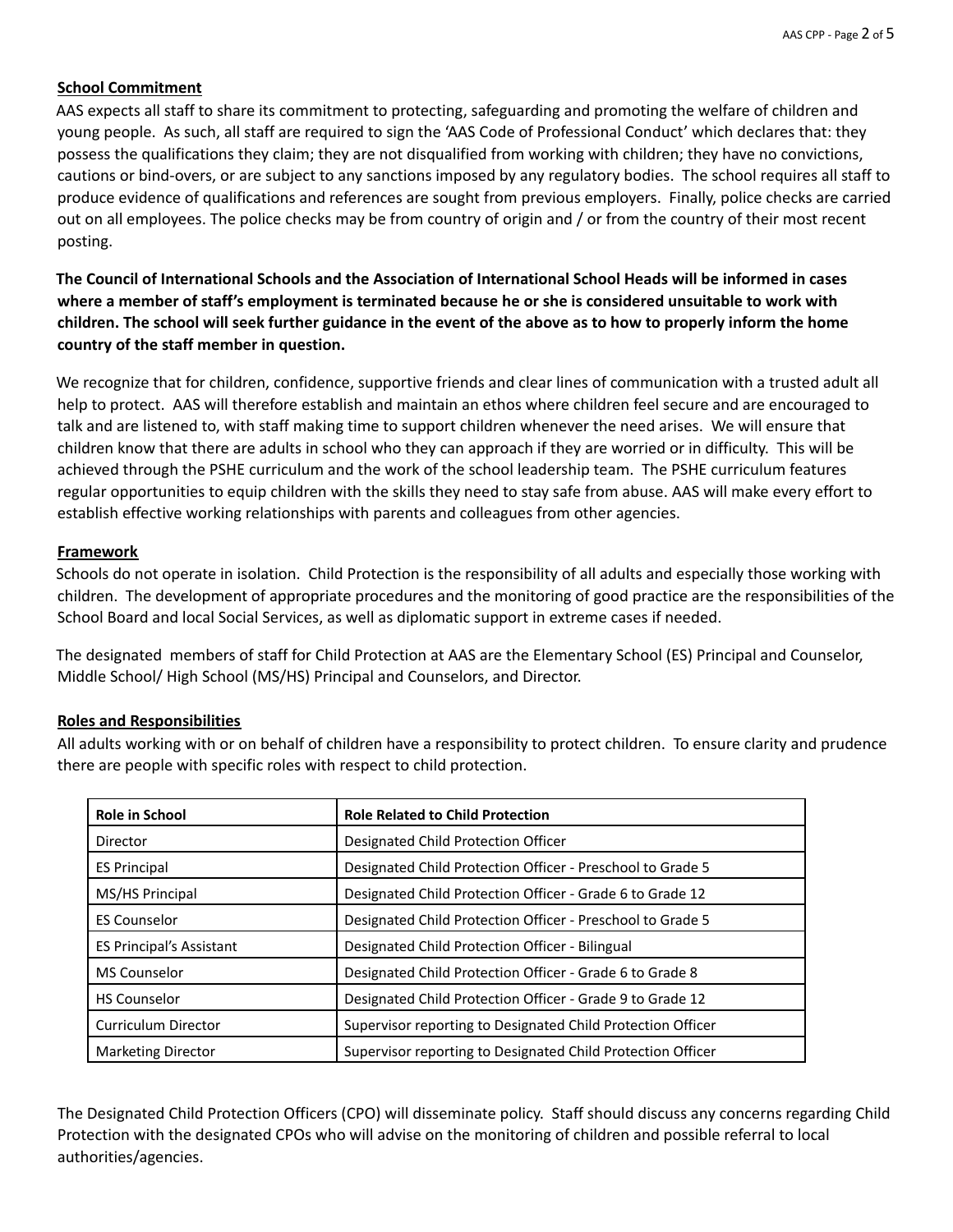- ES staff shall report child protection concerns to the ES principal or counselor.
- MS/HS staff shall report child protection concerns to the MS/HS principal or counselors.
- Non-instructional staff shall report to their department supervisor (member of leadership team) who will then take the matter to one of the Designated Child Protection Officers listed.

What if the staff member feels the child protection concern is not adequately addressed by their first stage contact:

- If the staff member feels that their child protection concern is not adequately addressed, they will then report their concern to the Director.
- If the staff member still feels that their child protection concern is not adequately after reporting to the Director, they will then report their concern to the Board Chair.

To further support children, nurses and other support staff should also be trained in CPR/first aid.

One of the roles of the School Director is to report to the Board (through the Governance Committee) on issues arising relating to Child Protection Policy. Board **members will not be given specific details relating to child protection situations.**

#### **Procedures**

The schools' induction procedures include guidelines as to what adults working in school should do in the event that they become aware of child protection concerns. Staff will be informed of changes to policy and procedures and updated in good child protection practice through regular staff meetings.

#### **Guidelines:**

- 1. Where staff observe signs, which give cause for concern, they should make this known to the designated officer without delay. This must be carried out with tact, confidentiality and sympathy. Over-questioning should be avoided. Notes should be taken, including date and time of any conversations held with the child as soon as possible after the interview.
- 2. Both the designated CPO and the person raising the concern should log details of the concern in writing.
- 3. Other staff should be informed of concerns on a **need to know basis** only and any suspicions or additional information added

to the concern notes.

- 4. Following initial discussions, it may be decided that other reasons are responsible for the concern and the possibility of child abuse can be ruled out. If this is so, then the matter can be dropped, but notes will be held in a secure area.
- 5. Following initial discussions, it may be decided to monitor the situation. In this case, the class teacher is responsible for keeping confidential notes in a secure area recording daily observations. All notes must be dated and times noted where appropriate.
- 6. If a child talks openly and makes direct references to being abused, a referral should be made to the appropriate CPO at AAS.
- 7. The class teacher, teacher assistant or supervisory personnel cannot be absolved from the ultimate responsibility for reporting his/her suspicions if the suspicions persist, even though the designated CPO may not be in agreement.
- 8. If a staff member reports a suspicion and they feel that the CPO to whom they reported did not adequately follow up on the suspicion, they are obligated to report the suspicion to the CPO's supervisor.
- 9. The designated Child Protection Officer will represent the school in a case. A member of staff with detailed knowledge of the child and case may be asked to accompany the CPO. Staff will be offered support and counseling to assist them deal with any stress that results from dealing with a case.

#### **Referrals to Local Authorities/Agencies**

One of the Designated CPOs must be bilingual (English and Bulgarian). This 'Bilingual CPO' (ES Principal's Assistant) will liaise with local authorities/agencies (in conjunction with one other CPO). Referral forms will be prepared as per specifications of Bulgarian authorities, and translated into English.

All paperwork must be treated as confidential. Careful notes should be made of dates, times, personnel involved, details of telephone conversations and copies of letters sent.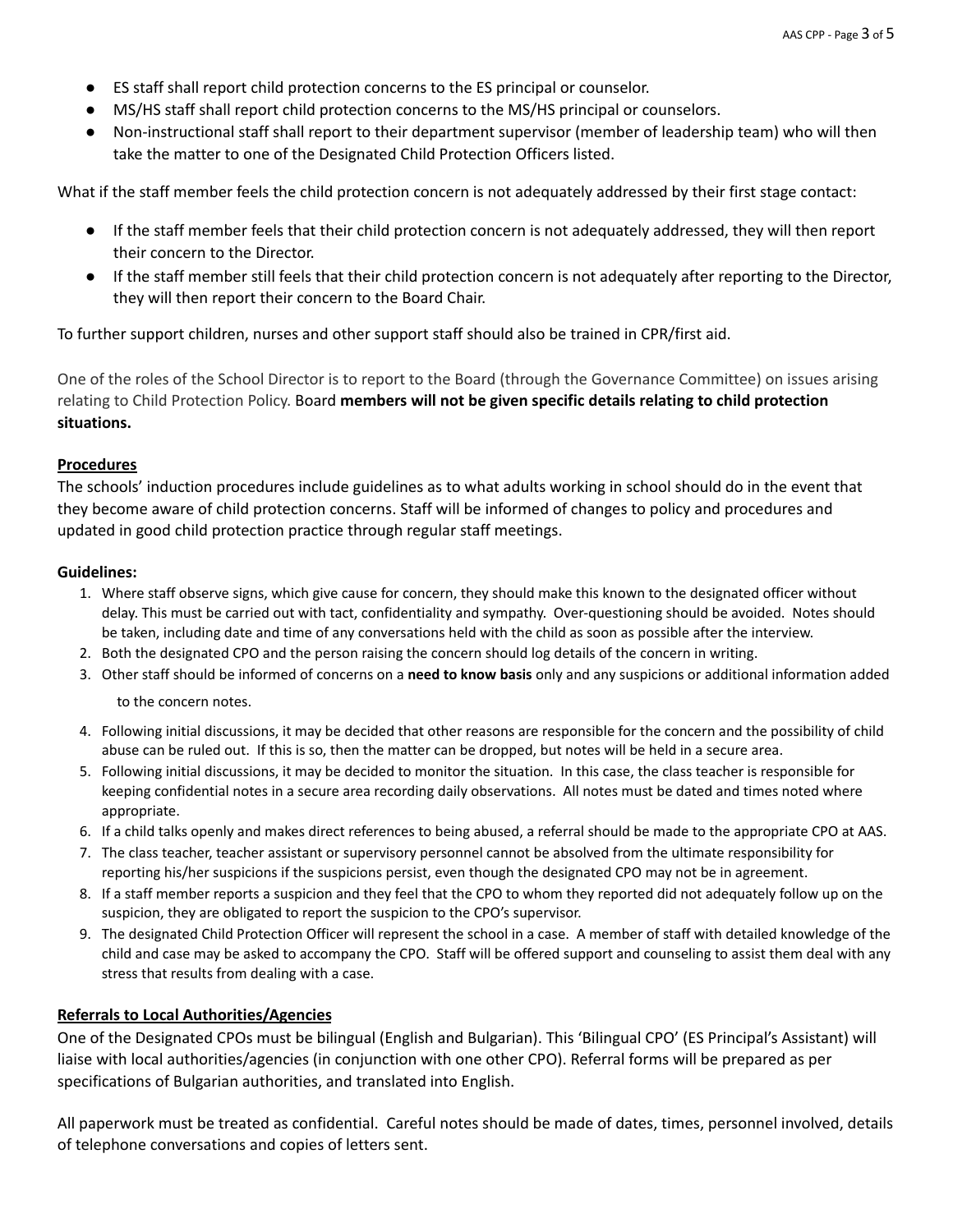## **Training and Support**

Our school will ensure that the Director and Principals, all Designated CPOs attend the training relevant to their role. Staff working with children will receive regular updates and training 'in house' and be informed of opportunities to attend specified courses. Staff will receive training through the schools' induction procedures, which includes advice on Care, Control and Physical Intervention and allegations against professionals. The school's nurse and counselors are available to discuss issues with any parents, child or member of staff.

## **Records and Monitoring**

Well-kept records are essential to good child protection practice. AAS is clear about the need to record any concerns held about a child or children within our school, the status of such records and when these records should be passed to other agencies.

Child Protection concerns are recorded and kept in a secure area separate from other school records.

Child Protection concerns are monitored closely and regular reviews organised by the Designated CPO(s). The designated CPO(s) will decide when further advice or a referral is necessary.

The school will pass on to transfer school's information related to neglect and abuse that have occurred within two years prior to the date of transfer. Documents relating to concerns that were raised more than two years prior to transfer will be destroyed.

## **Supporting Students at Risk**

AAS recognises that those children who are abused or who witness violence may find it difficult to develop a sense of self-worth and to view the world in a positive way. The school realises that it may be the only stable, secure and predictable element in the lives of children at risk. It is also recognized that some children who have experiences of abuse may in turn abuse others. This requires a considered, sensitive approach in order that the child can receive appropriate help and support.

This school will endeavour to support students through:

- A curriculum that encourages high levels of self-motivation
- An ethos which promotes a positive, supportive and secure environment and which gives all students and adults a sense of being respected and valued
- The implementation of school behaviour management policies
- A consistent approach, which recognises and separates the cause of behaviour from that which the child displays
- Regular liaison with other professionals and agencies that support the students and their families
- A commitment to develop productive, supportive relationships with parents, whenever it is in the interests of the child to do so
- The development and support of a responsive and knowledgeable staff trained to respond appropriately in child protection situations.

The Child Protection Policy will be carefully considered alongside other related policies in school. AAS recognizes that statistically, children with behavioural difficulties and disabilities are most vulnerable to abuse. School staff who work, in any capacity, with children with profound and multiple disabilities, sensory impairment and/or emotional and behaviour problems will need to be particularly sensitive to signs of abuse. Where children are exposed to domestic violence, drug or alcohol abuse, children may be vulnerable and in need of support or protection.

## **Allegations Against Staff**

All complaints must be directed to the staff member's supervisor. The AAS Speaking Up Policy outlines procedures to be followed in the case of an allegation of abuse by a member of staff. In addition, on receipt of an allegation or complaint, the member of staff or volunteer will be suspended with immediate effect whilst the allegation is investigated. If an allegation is made against a designated Child Protection Officer or a member of the School Board, the Director must be